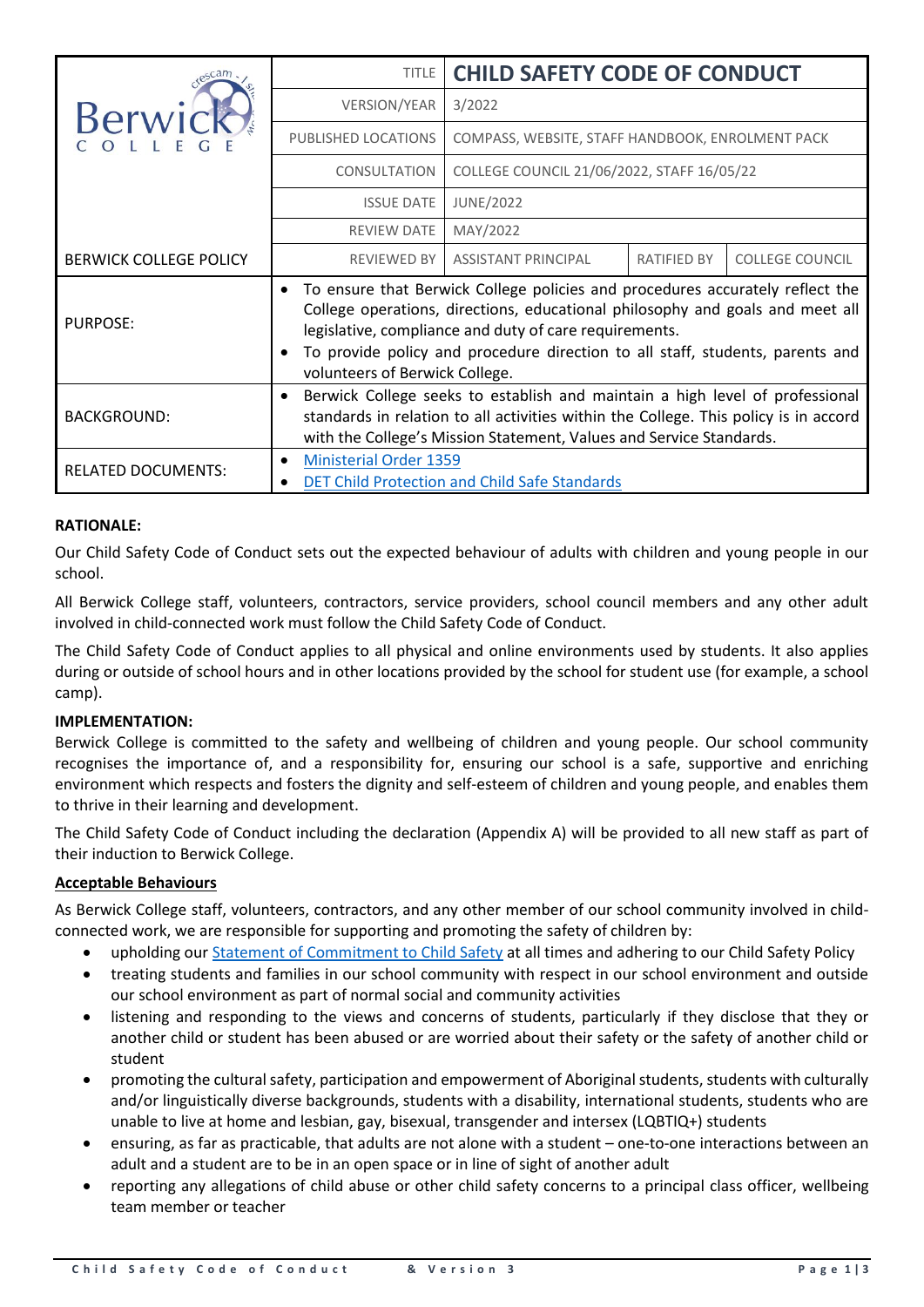- understanding and complying with all reporting and disclosure obligations (including mandatory reporting) in line with our [Child Safety Responding &](https://www.berwickcollege.vic.edu.au/elementor-12818/) Reporting policy and procedures and the [PROTECT Four Critical](https://www.education.vic.gov.au/Documents/about/programs/health/protect/FourCriticalActions_ChildAbuse.pdf)  [Actions.](https://www.education.vic.gov.au/Documents/about/programs/health/protect/FourCriticalActions_ChildAbuse.pdf)
- if child abuse is suspected, ensuring as quickly as possible that the student(s) are safe and protected from harm.

# **Unacceptable behaviours**

As Berwick College staff, volunteers, contractors and member of our school community involved in child-connected work we must not:

- ignore or disregard any concerns, suspicions or disclosures of child abuse or harm
- develop a relationship with any student that could be seen as favouritism or amount to 'grooming' behaviour (for example, by offering gifts)
- display behaviours or engage with students in ways that are not justified by the educational or professional context
- ignore an adult's overly familiar or inappropriate behaviour towards a student
- discuss intimate topics or use sexualised language, except when needed to deliver the school curriculum or professional guidance
- treat a child or student unfavourably because of their disability, age, gender, race, culture, vulnerability, sexuality or ethnicity
- communicate directly with a student through personal or private contact channels (including by social media, email, instant messaging, texting etc) except where that communication is reasonable in all the circumstances, related to schoolwork or extra-curricular activities or where there is a safety concern or other urgent matter
- photograph or video a child or student in a school environment except in accordance with the [Photographing,](https://www2.education.vic.gov.au/pal/photographing-students/policy)  [Filming and Recording Students policy](https://www2.education.vic.gov.au/pal/photographing-students/policy) or where required for duty of care purposes
- consume alcohol against school policy or take illicit drugs in the school environment or at school events where students are present
- have contact with any student outside of school hours except when needed to deliver the school curriculum or professional guidance and parental permission has been sought.

# **Breaches to the Child Safety Code of Conduct**

All Berwick College staff, volunteers, contractors and any other member of the school community involved in childconnected work who breach this Child Safety Code of Conduct may be subject to disciplinary procedures in accordance with their employment agreement or relevant industrial instrument, professional code or terms of engagement.

In instances where a reportable allegation has been made, the matter will be managed in accordance with the Department of Education and Training Reportable Conduct Scheme Policy and may be subject to referral to Victoria Police.

All breaches and suspected breaches of the Berwick College Child Safety Code of Conduct must be reported to the principal and or principal class officers.

If the breach or suspected breach relates to the principal, contact the Regional Director.

If you need help to understand this policy, please contact the Administration on 8768 1000.

# **EVALUATION:**

• This policy will be reviewed every three years.